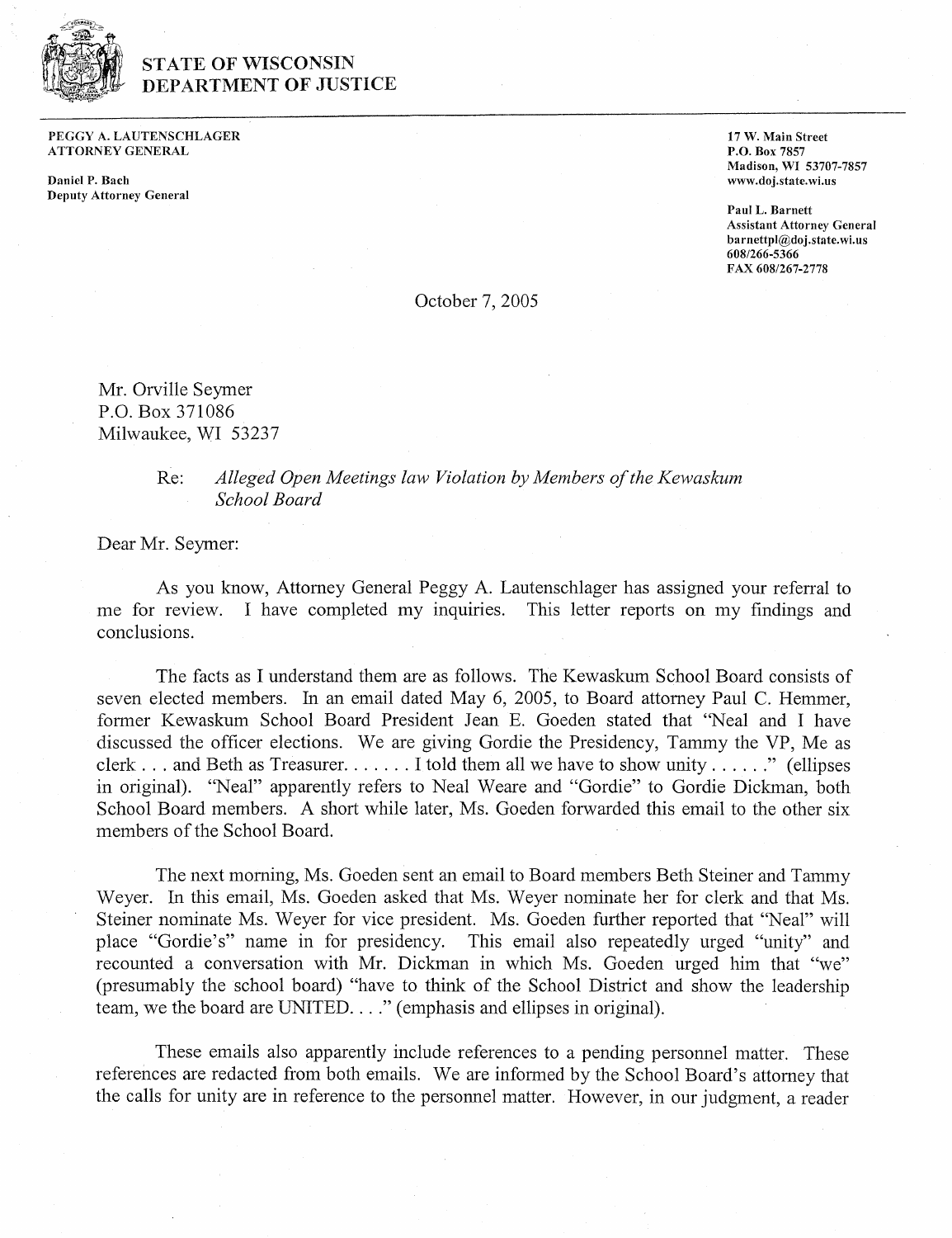Mr. Orville Seymer October 7, 2005 Page 2

of the emails could reasonably conclude that the call for unity applied as well to the upcoming officer elections, regardless of the sender's intent.

We understand that no further emails were exchanged between or among School Board members regarding the officer elections.

We are also informed that officer elections were discussed among some of the Board members in the weeks prior to the May 9, 2005, meeting. In particular, Ms. Goeden asked Mr. Dickman whether he would accept the office of president. Mr. Dickman asked whether Ms. Steiner would accept the presidency and she declined. Mr. Dickman also solicited Ms. Weyer's acceptance of the office of vice president and she agreed. Ms. Goeden made a separate inquiry of Ms. Weyer as well.

Each of these conversations, whether in person or by telephone, occurred one-on-one. No other Board member was present or participated. Nor is there any evidence that a quorum of the Board (at least four members) agreed to act uniformly with respect to officer elections in general or the election of any specific officer in particular.

According to the minutes of the May 9, 2005, School Board meeting, Mr. Weare nominated Mr. Dickman for president. Another Board member, John Kenworthy, nominated himself. Mr. Dickman won by a 5-2 vote. Mr. Weare also nominated Ms. Weyer for vice president, Ms. Weyer nominated Ms. Goeden for clerk and Ms. Goeden nominated Ms. Steiner for treasurer. Each of these nominees was elected on a unanimous vote.

The Open Meetings Law requires that public notice be provided of all meetings of a governmental body and that each meeting be held in open session unless a closed session is justified under one of several enumerated exemptions. Section 19.83(1) of the Wisconsin statutes; see section 19.85(1) of the Wisconsin statutes for a list of the exemptions. A "meeting" occurs whenever there is a gathering of members of a governmental body for the purpose of engaging in governmental business and the number of members present is sufficient to determine the body's course of action. Section 19.82(2) of the Wisconsin statutes; see also State ex rel. Newspapers v. Showers, 135 Wis. 2d 77, 102, 398 N.W.2d 154 (1987). "Governmental business" is broadly construed to refer to any formal or informal action, including discussion, deliberation, decision and information gathering, on any matter within the scope of the governrnental body's authority. Showers, 135 Wis. 2d at 102-03.

There is no doubt that the election of School Board officers is a matter within the School Board's authority and therefore a gathering of Board members to discuss officer elections is for the purpose of conducting governmental business. Thus, the first element of a meeting is satisfied here.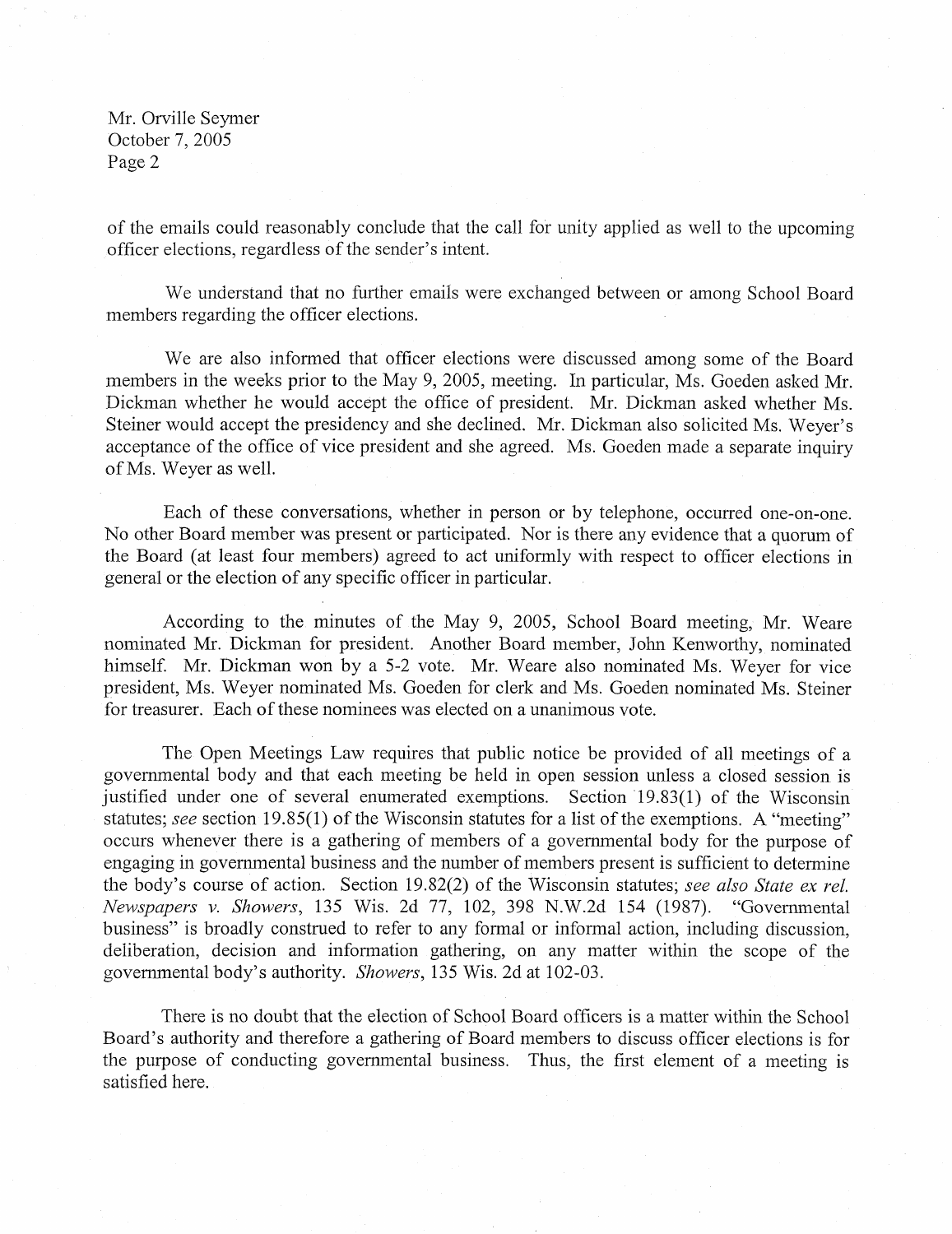Mr. Orville Seymer October 7,2005 Page 3

The second element requires that a sufficient number of members be present to determine the governmental body's course of action. This is easy to determine where a discrete number of a governmental body's members are present at a single location. This determination may become more complicated where members are not physicaiiy located together but nevertheless are in communication with each other. Thus, the Attorney General has construed the phrase "convening of members" in section 19.82(2) of the Wisconsin statutes to include modem means of communication that effectively allow individual members to communicate and exercise the body's authority even though the members are not physically present together. For instance, a telephone conference call may qualify as a meeting subject to the requirements of the Open Meetings Law if enough members participate to determine the course of action. 69 Op. Att'y Gen. 143, 144 (1980). On the other hand, the Attorney General has opined that circulating a memorandum soliciting support among other members of the governmental body favoring a particular course of action (there, dismissal of a high ranking employee) did not constitute a meeting. **See** correspondence to Kenneth J. Merkel (March 11, 1993) (copy enclosed). This conclusion was based on the observation that "convening" or "gathering," terms used in section 19.82(2) of the Wisconsin statutes to define a "meeting," would not typically include communicating by memorandum. The Attorney General also relied on the fact that the public would not be deprived of information about the workings of government since the memorandum is subject to production under the public records law. Merkel correspondence at 2.

In more recent informal opinions, the Attorney General's office has addressed even more sophisticated means of communication such as instant messaging and email. Whether the use of these forms of communication qualifies as a meeting depends on whether the nature of the communication more closely resembles a conference call or a memorandum or letter. There is no hard and fast rule that governs this analysis and no court case has addressed the question. Factors to consider which this office has identified in deciding whether email communications resemble a meeting or mere correspondence include (1) the number of participants involved; (2) the number of communications on the particular subject matter; (3) the time frame within which the communications occurred; and (4) the extent to which the email communications resemble a conversation. **See** correspondence to Tom Krischan (October 3, 2000) at 4 (copy enclosed); **see also** correspondence to Dan Benson (March 12,2004) (copy enclosed).

As noted, a meeting occurs when the number of members present is sufficient to determine the governmental body's course of action. By statute, a presumption that a meeting is taking place exists whenever at least half of the governmental body's members are present or participate. Section 19.82(2) of the Wisconsin statutes. However, Wisconsin's courts recognize two additional situations when a gathering of fewer members may still constitute a meeting under the Open Meetings Law. The most relevant of these exceptions is the "walking quorum." A walking quorum constitutes a series of gatherings among separate groups of members of a governmental body, each less than a quorum or majority, who agree, tacitly or explicitly, to take official action in a certain way (such as to all vote the same on a particular issue) in sufficient